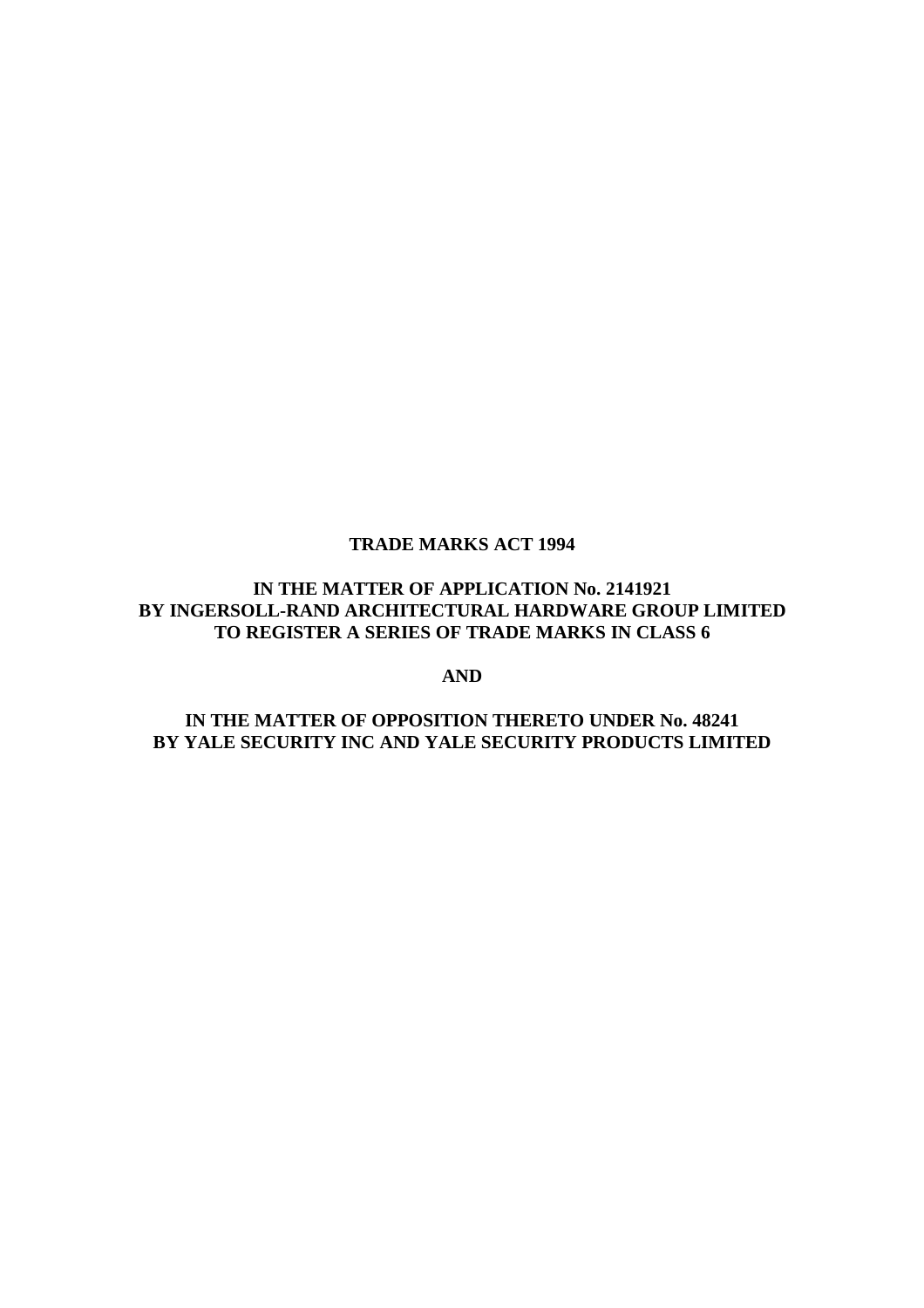#### **TRADE MARKS ACT 1994**

# **IN THE MATTER OF Application No. 2141921 by Ingersoll-Rand Architectural Hardware Group Limited to register a Series of Trade Marks in Class 6**

**and** 

## **IN THE MATTER OF Opposition thereto under No. 48241 by Yale Security Inc and Yale Security Products Limited**

#### **BACKGROUND**

1. On 12 August 1997 Ingersoll-Rand Architectural Hardware Group Limited (previously Newman Tonks Group Plc) applied to register a series of two marks- "2033" and "2033 S" for door closers; parts and fittings for the aforesaid goods in Class 6.

2. On 25 February 1998, Yale Security Inc and Yale Security Products Limited (jointly) filed notice of opposition. The grounds of opposition are in summary:

a) under Section 3(1)(a) as the mark applied for is not a mark within the definition of a trade mark contained in Section 1(1) of the Trade Marks Act 1994;

b) under Section 3(1)(b) as the mark applied for is devoid of distinctive character;

c) under Section 3(1)(c) as the mark applied for consists exclusively of a sign or indication which serves in trade, to designate the kind, quality, quantity, intended purpose, value, geographical origin, the time of production of the goods, or other characteristics of the goods;

d) under Section 3(1)(d) as the mark consists exclusively of a sign or indication which has become customary in the current language or in the bona fide and established practices of the trade;

e) under Section  $3(3)(a)$  as the mark applied for is contrary to public policy to the extent that it is descriptive and/or suggestive of the millennium;

f) under Section 3(3)(b) as the mark is of such a nature as to deceive the public as to the nature, quality or origin of the goods claimed.

3. The applicants filed a counterstatement in which the above grounds are denied.

4. Both sides ask for an award of costs in their favour.

5. Only the opponents filed evidence in these proceedings. The matter was set down to be heard on 22 October 2002. The applicants gave an early indication that they did not intend to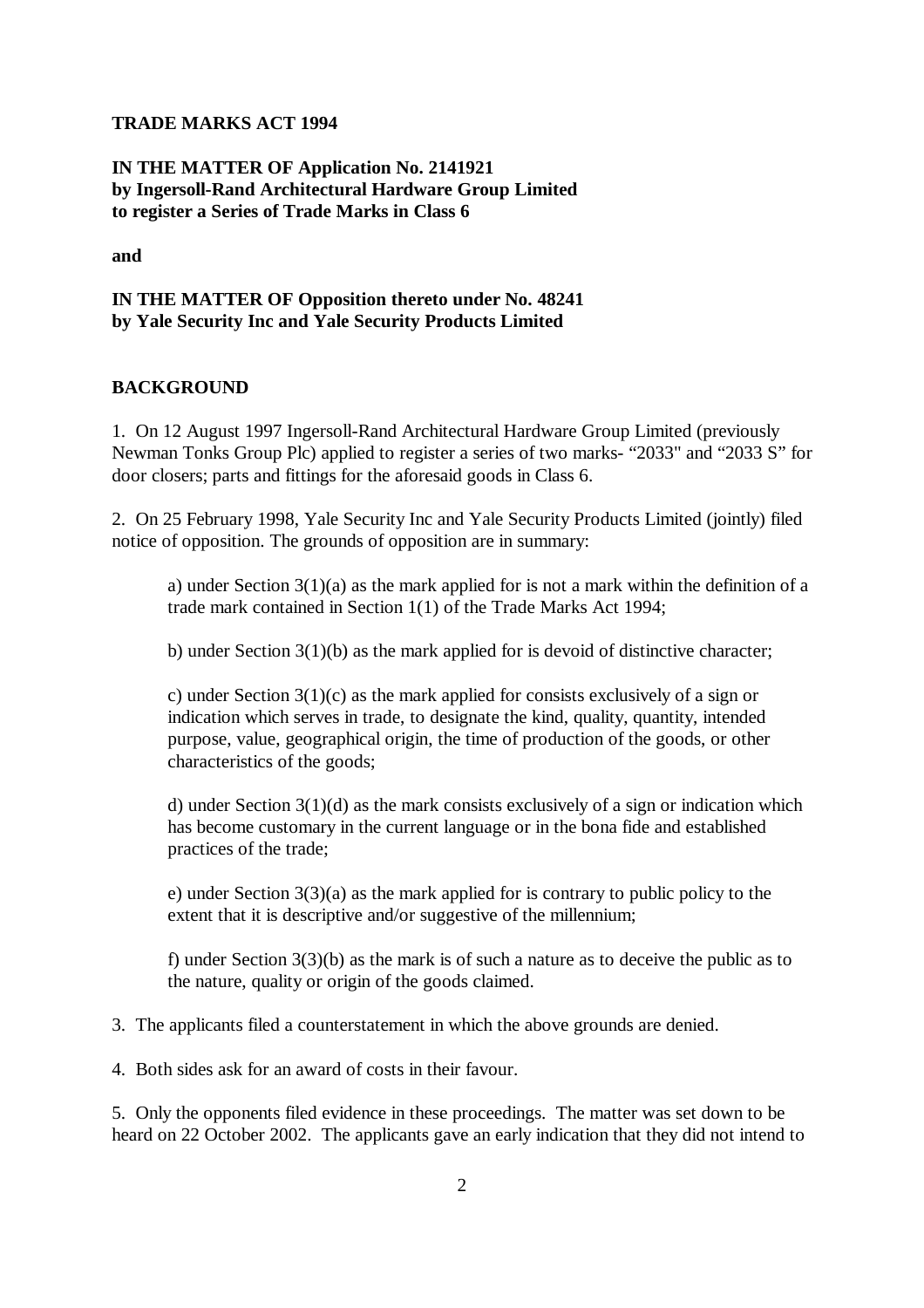be represented at the hearing. In the event the opponents also chose not to be represented on the appointed day. Neither side has filed written submissions nor indicated that the matter has been resolved. Acting on behalf of the Registrar I give this decision.

6. This is one of four related cases between the parties. The issues are in substance the same in each case but the actions differ in terms of the evidence filed. In particular the applicants have filed evidence in support of their position in two of the cases but not the other two. The opponents' evidence too differs slightly as between the individual cases. It follows that the cases have not been consolidated.

#### **Opponents' Evidence**

7. This consists of two statutory declarations and one affidavit. The first statutory declaration, dated 4 February 1999, comes from Mr Simon Scowcroft. Mr Scowcroft explains that he has seven years experience in the door hardware trade in relation to door closers and security in particular and that he has been employed by the Newman Tonks Group Plc, Williams Security Products and Jebron Limited. Mr Scowcroft confirms that the information contained in the declaration comes from his own knowledge and experience of the said trade. The following relevant information emerges from this declaration:

- Mr Scowcroft is aware that a number of companies use the numeral 2000 and variations thereof as product codes designating ranges of door furniture including door closers. In relation to door closers, it is common practice in the trade for manufacturers or suppliers to use four figure numbers to identify different ranges of door closers, different types of door closers within that range, and different characteristics in each type. The numerals 1000, 2000, 3000, 4000 and 5000 are used by several manufacturers or suppliers to depict the different series of door closers which they produce. In this context the numbers 1, 2, 3, 4 and 5 are intended to indicate the particular range. Subsequent numbers are used to indicate various other performance and functional characteristics of the door closer;
- The Newman Tonks Group protocol for numbering the door closers which it sells under the Trade Mark BRITON is as follows:

| first digit<br>second digit | $\sim$<br>$\overline{a}$ | range<br>backcheck or delayed action function |
|-----------------------------|--------------------------|-----------------------------------------------|
| third digit                 | $\sim$                   | slide track feature                           |
| fourth digit                | $\equiv$                 | power size                                    |

The Yale protocol is:

| first digit  |                          | range               |
|--------------|--------------------------|---------------------|
| second digit |                          | backcheck function  |
| third digit  |                          | slide track feature |
| fourth digit | $\overline{\phantom{a}}$ | power size          |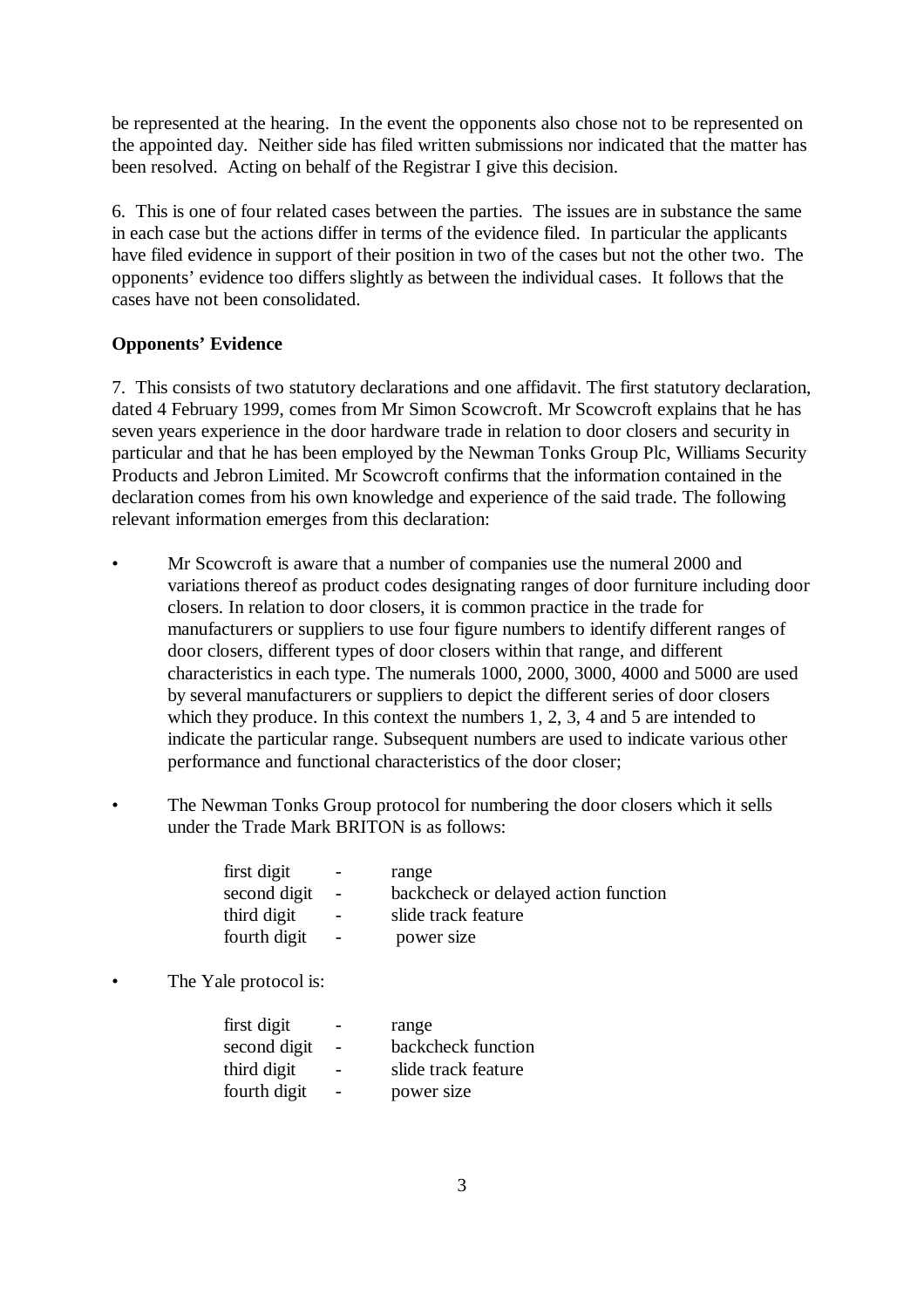The Jebron protocol is:

| first digit  | $\overline{\phantom{a}}$ | range                                |
|--------------|--------------------------|--------------------------------------|
| second digit | $\overline{a}$           | power size                           |
| third digit  | $-$                      | backcheck or delayed action function |
| fourth digit | $\sim$                   | slide track or hold open feature     |
|              |                          |                                      |

- The above style of nomenclature has been used by manufacturers and suppliers of door closers for many years, and the practice of using numbers which indicate these various common features of door closers is known to those who specify or purchase door closers and is accepted as a method of describing the attributes of the particular brand of closer. The origin of the closer would be identified by such Trade Marks as BRITON, YALE, GEZE, DORMA, JEBRON, ARROW etc, since it is the normal practice in the trade to use such marks in association with the aforesaid product codes. Exhibit SS1 shows examples of the applicants' packaging and that of other companies showing this practice;
- The applicants, like other manufacturers and suppliers of door closers, do not use the numeral 2033/2033S as a trade mark but rather as a product description or code. Exhibit SS2 consists of copies of brochures illustrating the applicants' BRITON 2000 door closer and equivalent door closers of the opponents and of Jebron Limited.

8. The next affidavit, dated 30 November 1998, comes from Mr John Davenport. Mr Davenport explains that he is the Controller of Yale Security Inc and has been employed by the company for a total of 26 years, the last seven of which have been in a senior position. Mr Davenport confirms that the information contained within the affidavit is derived either from his own knowledge or from company records. The following relevant information emerges:

- The opponents introduced their 2000 series door closer in 1984, as evidenced by Exhibit JD1. It first exported door closers bearing product descriptions in this series in 1985. Such exports were made from the United States throughout the world including the United Kingdom. Exhibits JD2, JD3 and JD4 show examples of the descriptive literature the company has produced for the United States and other English speaking countries including the United Kingdom in recent years, featuring its 2000 Series door closers;
- Mr Davenport exhibits (JD5 to 7) print outs showing the breakdown of sales of his company's 2000 series door closers in the years 1995 to 1997 including sales to the UK. Further exhibits (JD8 to 10) show the breakdown of sales by product code;
- The opponents have always promoted their door closers under their principal trade mark YALE distinguishing between the various types of closer by the product codes. Mr Davenport confirms that these codes are not fanciful designations but were adopted by the company to conform with the designations used in the hardware trade for many years to indicate the type and performance of door closers. In this context, Mr Davenport confirms that he has read the statutory declaration of Simon Scowcroft and that the significance of the designations which he describes therein are true and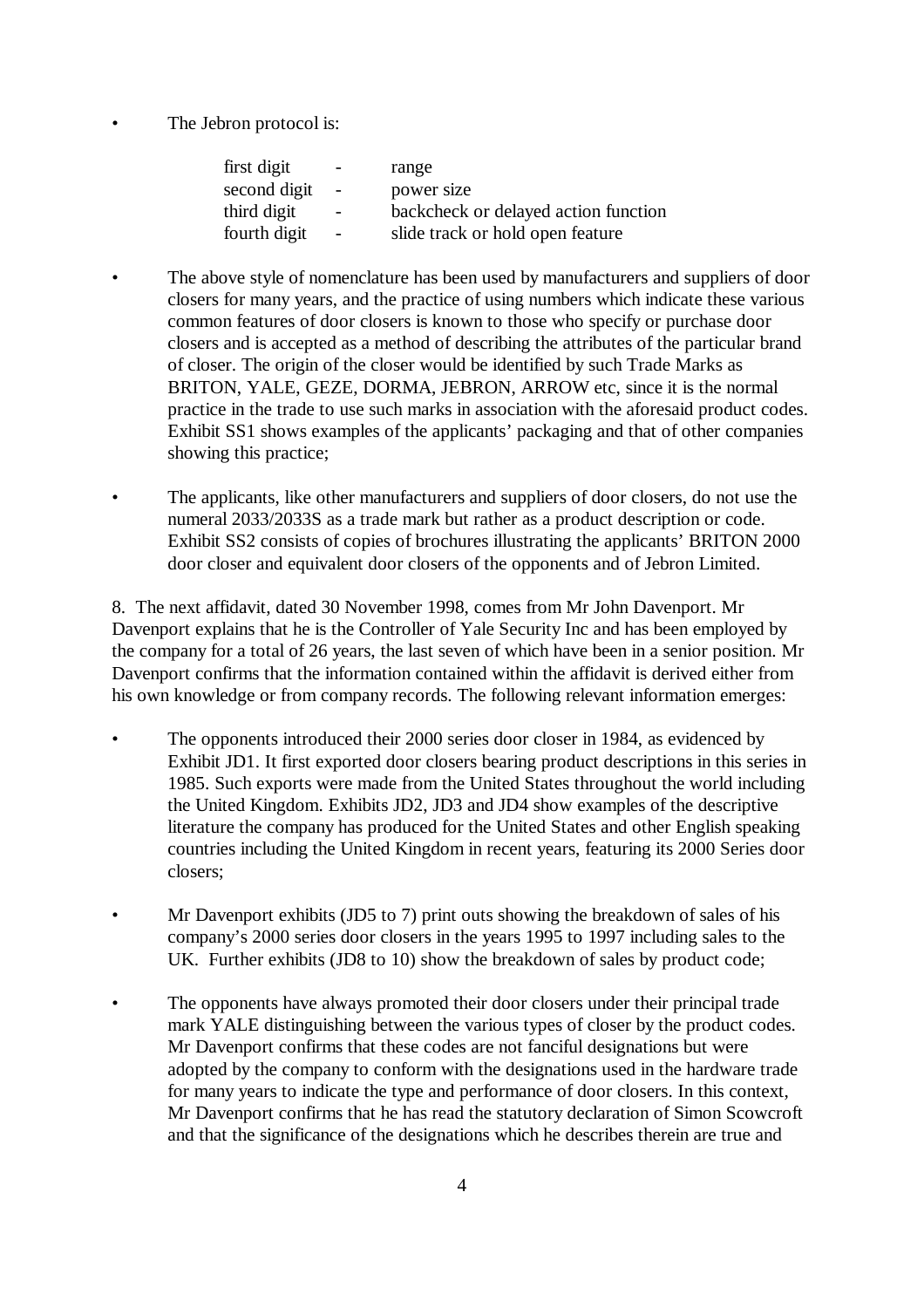accurate to the best of Mr Davenport's knowledge and belief. Mr Davenport finally confirms that, to his certain knowledge, such designations are currently used by manufacturers and suppliers of door closers as a means of distinguishing between the various kinds of door closers and consequently cannot be the sole property of any single manufacturer or supplier.

9. The final statutory declaration, dated 20 November 1998, comes from Mr David Lake. Mr Lake explains that he is a Director of Farncombe International Limited, a company which specialises in investigations in Trade Marks and Intellectual Property matters and that he has 15 years experience as a Private Investigator. In February 1998, Farncombe International was instructed by Marks & Clerk to undertake an investigation into the hardware trade to determine with what frequency, if any, manufacturers and suppliers involved in that trade utilised the numeral 2000 and variations thereof to indicate their product ranges and the characteristics of their products. Exhibit DL1 is a copy of his report. I do not intend to reproduce the contents of the report in this decision. Several of the exhibits mentioned in the report were missing from the evidence. The conclusion drawn from the report is that a significant proportion of door and window furniture manufacturers use four digit numbers to identify and market specific ranges of products. These numbers are normally multiples of 1000 and there are several instances when the number 2000 has been used.

10. This concludes my review of the evidence in so far as it is necessary.

## **DECISION**

11. Section 3(1) of the Act reads as follows:

"3.-(1) The following shall not be registered -

- (a) signs which do not satisfy the requirements of section  $1(1)$ ,
- (b) trade marks which are devoid of any distinctive character,
- (c) trade marks which consist exclusively of signs or indications which may serve, in trade, to designate the kind, quality, quantity, intended purpose, value, geographical origin, the time of production of goods or of rendering of services, or other characteristics of goods or services,
- (d) trade marks which consist exclusively of signs or indications which have become customary in the current language or in the *bona fide* and established practices of the trade:

Provided that, a trade mark shall not be refused registration by virtue of paragraph (b), (c) or (d) above if, before the date of application for registration, it has in fact acquired a distinctive character as a result of the use made of it."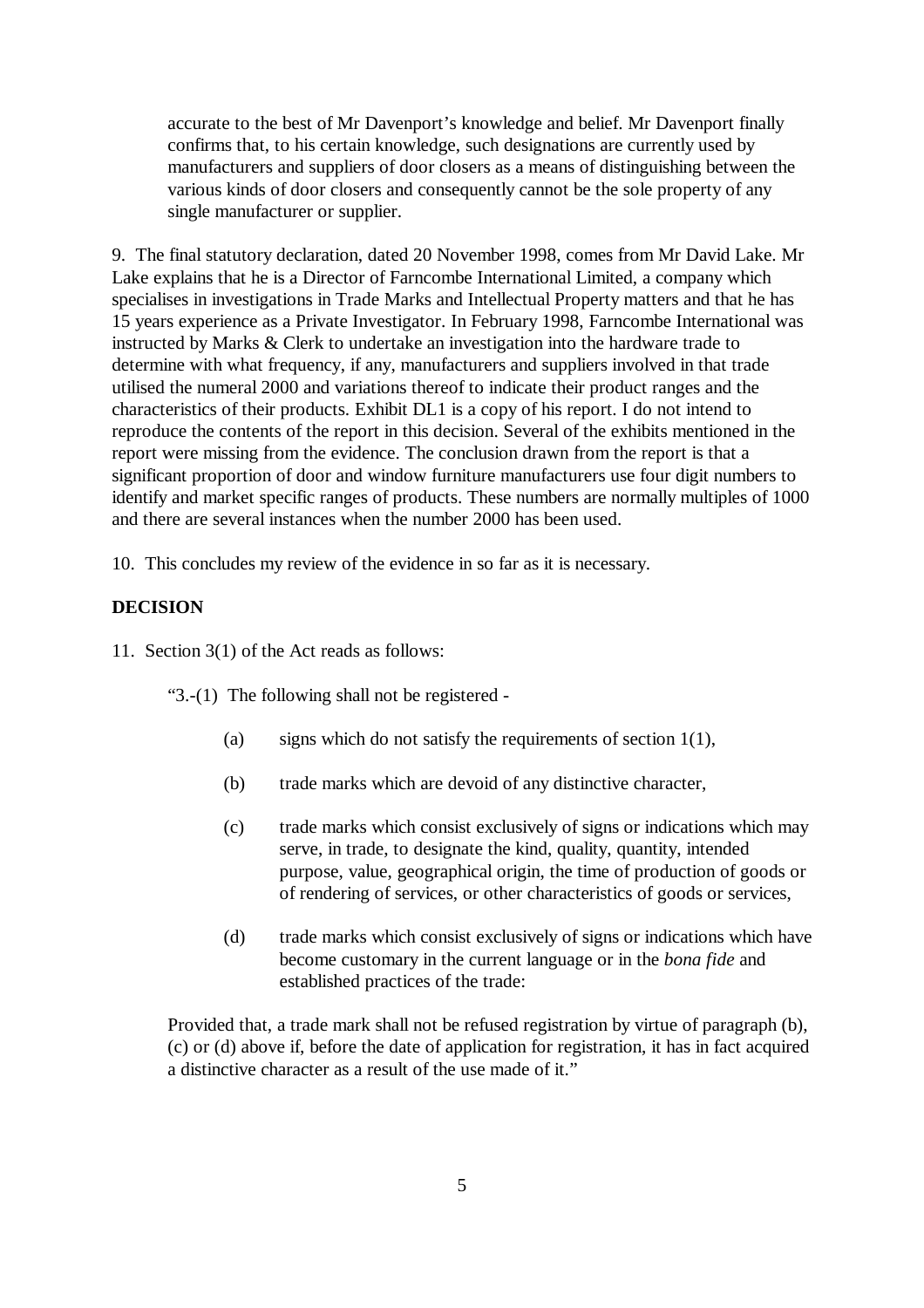12. The opponents have raised an objection based on Section 3(1)(a) of the Act. In particular they say "The mark applied for is not a mark within the definition of a trade mark contained in Section  $1(1)$  ......". Section  $1(1)$  reads:

"1.-(1) In this Act a "trade mark" means any sign capable of being represented graphically which is capable of distinguishing goods or services of one undertaking from those of other undertakings.

A trade mark may, in particular, consist of words (including personal names), designs, letters, numerals or the shape of goods or their packaging."

13. Section 1(1) does not set out to provide an exhaustive list of what can constitute a trade mark but I note that letters and numerals are specifically provided for. In AD2000 Trade Mark [1997] RPC 168 Mr G Hobbs QC, sitting as the Appointed Person indicated that if a sign represented graphically is only capable to the limited extent of being not incapable of distinguishing, it is not excluded from Section  $3(1)(a)$ . That seems to me to be the case here. However signs not objectionable under Section 3(1)(a) may still be objectionable under other provisions of Section 3.

14. There are now numerous authorities dealing with the application of Section 3(1)(b), (c) and (d) of the Act. In relation to Section 3(1)(b) Mr Justice Jacob said in *British Sugar Plc v James Robertson & Sons Ltd* [1996] RPC 281:

"Next, is "TREAT" within Section 3(1)(b). What does *devoid of distinctive character* mean? I think the phrase requires consideration of the mark on its own, assuming no use. Is it the sort of word (or other sign) which cannot do the job of distinguishing without further educating the public that it is a trade mark?"

15. In relation to Section 3(1)(c), the ECJ has indicated in *Procter & Gamble v OHIM,* Case C-383/99, that the sub section is directed at signs:

".... that may serve in normal usage from a consumer's point of view to designate, either directly or by reference to one of their essential characteristics, goods or services such as those in respect of which registration is sought."

16. In relation to Section 3(1)(d) the ECJ has said in *Merz v Krell GmbH,* Case C-517/99, that:

"35 It must first of all be observed that, although there is a clear overlap between the scope of Articles  $3(1)(c)$  and  $3(1)(d)$  of the Directive, marks covered by Article 3(1)(d) are excluded from registration not on the basis that they are descriptive, but on the basis of current usage in trade sectors covering trade in the goods or services for which the marks are sought to be registered."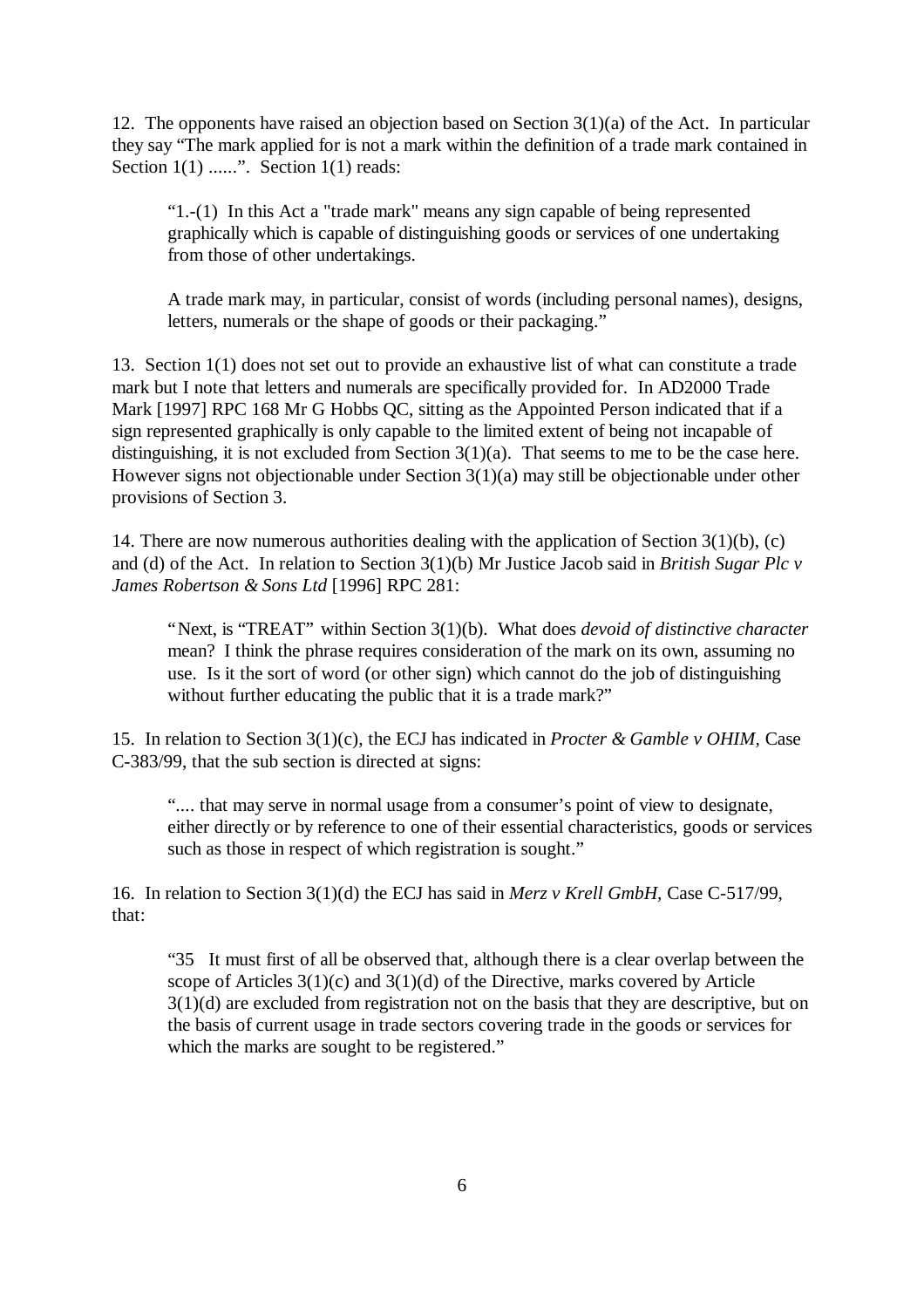17. The opponents in this case have made plain the nature of their objection namely that numeral combinations are in use in the trade as indicators of particular characteristics of the goods (door closers). That evidence speaks for itself and does not require elaboration or repetition on my part. For ease of reference the Annex to this decision contains a number of examples of the descriptive nature of the numbering system used by manufacturers of door closers. They consist of:

- an explanatory page from Yale's (the opponents) own brochure showing the significance of each element of the number series;
- a similar page from a Jebron brochure again clearly identifying the information conveyed by the numbering system used;
- a page from the applicants' own catalogue (as filed by the opponents) which illustrates the characteristics claimed by Mr Scowcroft in his statutory declaration.

18. The particular import of the above is that the reference numbers/letters used are not just for the internal convenience of the manufacturers. They are actively promoted as the means by which customers can identify their requirements. It would perhaps be going too far to say that the numbering systems constitute an industry standard. Mr Scowcroft's evidence suggests that, whilst Yale and Briton use the first, second, third and fourth digits to signify identical characteristics, Jebron achieves the same result in a sightly different way (e.g. power size is indicated by the second digit rather than the fourth in the case of Yale and Briton). Nevertheless that does not detract from the central proposition that the numbers and letters represent a system of codification of various characteristics of the products and that customers have been educated to expect this to be the case. Moreover I consider that the evidence shows this to have been the position as at the material date in these proceedings. In short the opponents have established a compelling case which supports objections under Section  $3(1)(b)$ , (c) and (d) of the Act.

19. I have concentrated on the numeral only mark, 2033. The application is in respect of a series of marks. The second mark has the letter S as a suffix. As the applicants have filed no evidence in this case it is not possible to judge what significance the letter might have. It is, however, clear from the opponents' evidence that suffix letters are commonly used to indicate colours or finishes.

20. It is in any case unlikely that the applicants can succeed in respect of the second mark in the series. Section  $41(2)$  indicates that:

"(2) A series of trade marks means a number of trade marks which resemble each other as to their material particulars and differ only as to matters of a non-distinctive character not substantially affecting the identity of the trade mark."

21. It is to be inferred from the fact that the applicants have applied for a series that they do not consider that the presence of the suffix letter in the second mark substantially affects the identity of the trade mark.